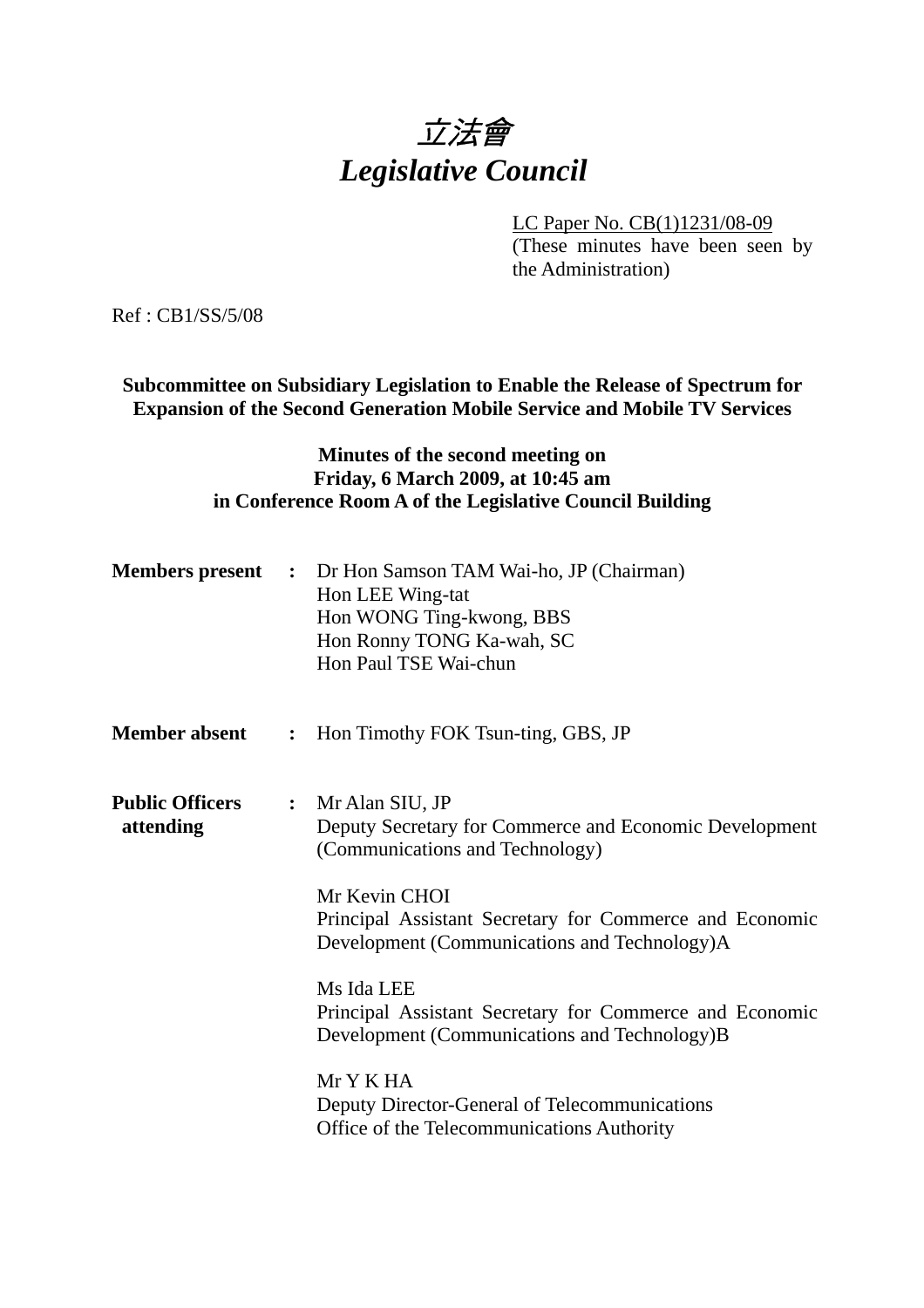|                                                        | Mr Chaucer LEUNG<br>Head, Regulatory Affairs Branch<br>Office of the Telecommunications Authority<br>Ms Natalie WU<br>Senior Legal Adviser<br>Office of the Telecommunications Authority<br>Mr Alan CHONG<br><b>Senior Government Counsel</b> |
|--------------------------------------------------------|-----------------------------------------------------------------------------------------------------------------------------------------------------------------------------------------------------------------------------------------------|
| <b>Attendance by</b><br>$\ddot{\bullet}$<br>invitation | Department of Justice<br>G-mobile Limited<br>Mr KO Ping-yeung<br>Director<br>Revenco International Limited<br>Mr DENG Jin                                                                                                                     |
|                                                        | Deputy Chairman General Manager<br><b>Wave Media Limited</b><br>Mr Albert CHENG<br>Chairman & CEO<br>Mr Simon HEUNG                                                                                                                           |
|                                                        | <b>Technical Consultant</b><br>Mr Kelvin LAI<br><b>Project Director</b>                                                                                                                                                                       |
| <b>Clerk in attendance:</b>                            | Ms YUE Tin-po<br>Chief Council Secretary (1)3                                                                                                                                                                                                 |
| <b>Staff in attendance :</b>                           | Ms Clara TAM<br><b>Assistant Legal Adviser 9</b>                                                                                                                                                                                              |
|                                                        | <b>Ms Annette LAM</b><br>Senior Council Secretary (1)3                                                                                                                                                                                        |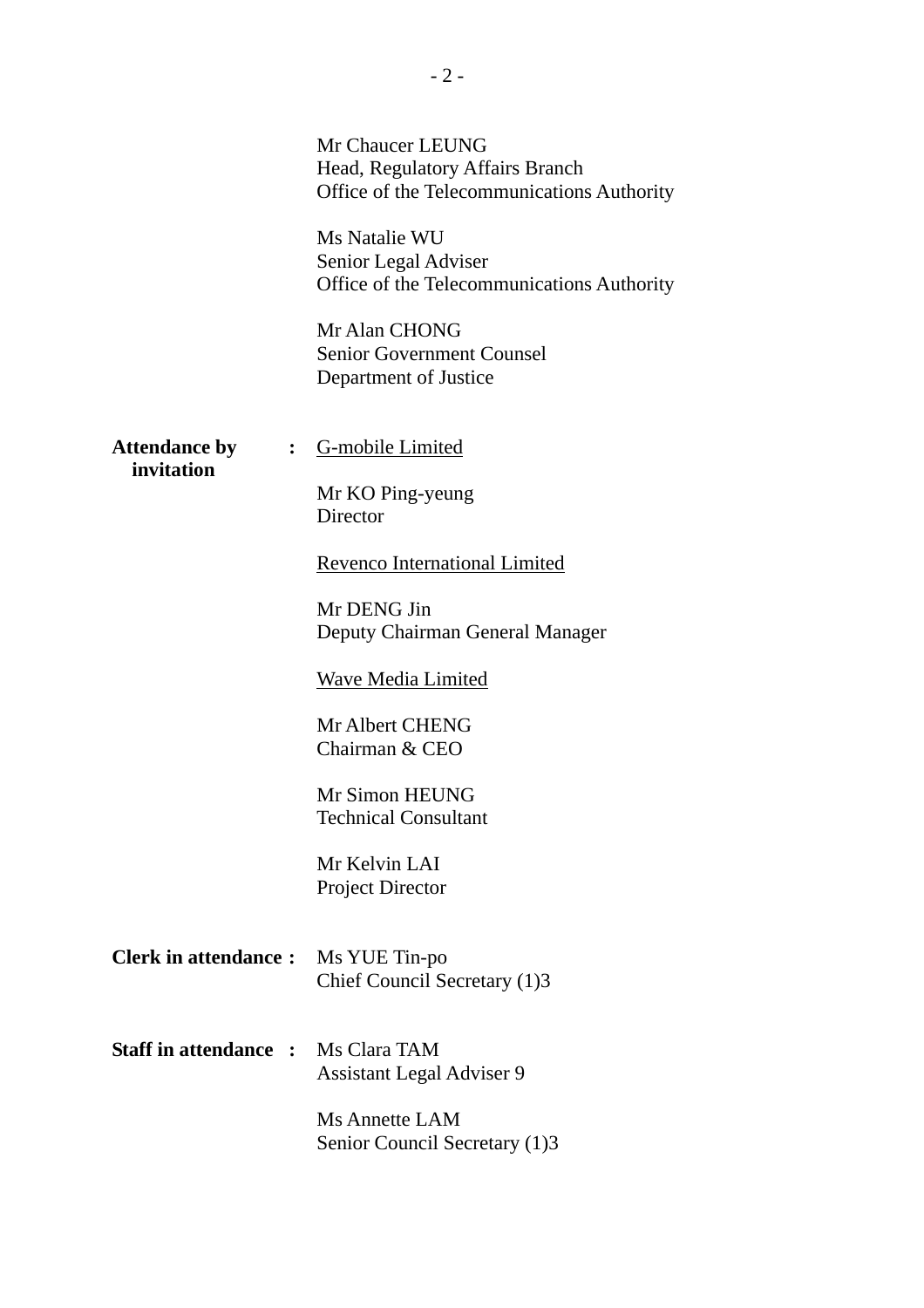### Ms May LEUNG Legislative Assistant (1)6

| <b>Action</b> |    |                                                                                                                                 |                                                                                                                                                                                                                     |
|---------------|----|---------------------------------------------------------------------------------------------------------------------------------|---------------------------------------------------------------------------------------------------------------------------------------------------------------------------------------------------------------------|
|               | I. | <b>Meeting with deputations and the Administration</b>                                                                          | (LC Paper No. CB(1)980/08-09(01) -- Submission from G-mobile Limited<br>(English version only)                                                                                                                      |
|               |    | LC Paper No. $CB(1)980/08-09(02)$ -- Submission                                                                                 | Revenco<br>from<br>Limited<br>International<br>(Chinese)<br>version only)                                                                                                                                           |
|               |    |                                                                                                                                 | LC Paper No. $CB(1)980/08-09(03)$ -- Submission from Broadcast Australia<br>(English version only)                                                                                                                  |
|               |    |                                                                                                                                 | LC Paper No. $CB(1)980/08-09(04)$ -- Administration's response to issues<br>raised at the meeting on 27 February<br>2009                                                                                            |
|               |    | LC Paper No. $CB(1)986/08-09$ -- Submission<br>(tabled at the meeting and<br>subsequently issued via e-mail on<br>6 March 2009) | from<br>Wave<br>Media<br>Limited)                                                                                                                                                                                   |
|               |    | Other relevant papers                                                                                                           |                                                                                                                                                                                                                     |
|               |    | (L.N. 20 of 2009)                                                                                                               | -- Telecommunications (Designation of<br>Frequency Bands subject to Payment<br>Spectrum Utilization<br>Fee)<br>of<br>(Amendment) Order 2009                                                                         |
|               |    | L.N. 21 of 2009                                                                                                                 | Telecommunications<br>(Level)<br>of<br>Spectrum Utilization Fees) (Second<br>Generation<br>Mobile<br>Services)<br>(Amendment) Regulation 2009                                                                       |
|               |    | L.N. 22 of 2009                                                                                                                 | Telecommunications<br>(Determining)<br>Spectrum Utilization Fees by Auction)<br>(Amendment) Regulation 2009                                                                                                         |
|               |    | LC Paper No. CB(1)891/08-09(01) --                                                                                              | Marked-up<br>of<br>copy<br>Telecommunications (Designation of<br>Frequency Bands subject to Payment<br>Spectrum<br>Utilization<br>Fee)<br>of<br>(Amendment)<br>Order<br>2009,<br>Telecommunications<br>(Level<br>of |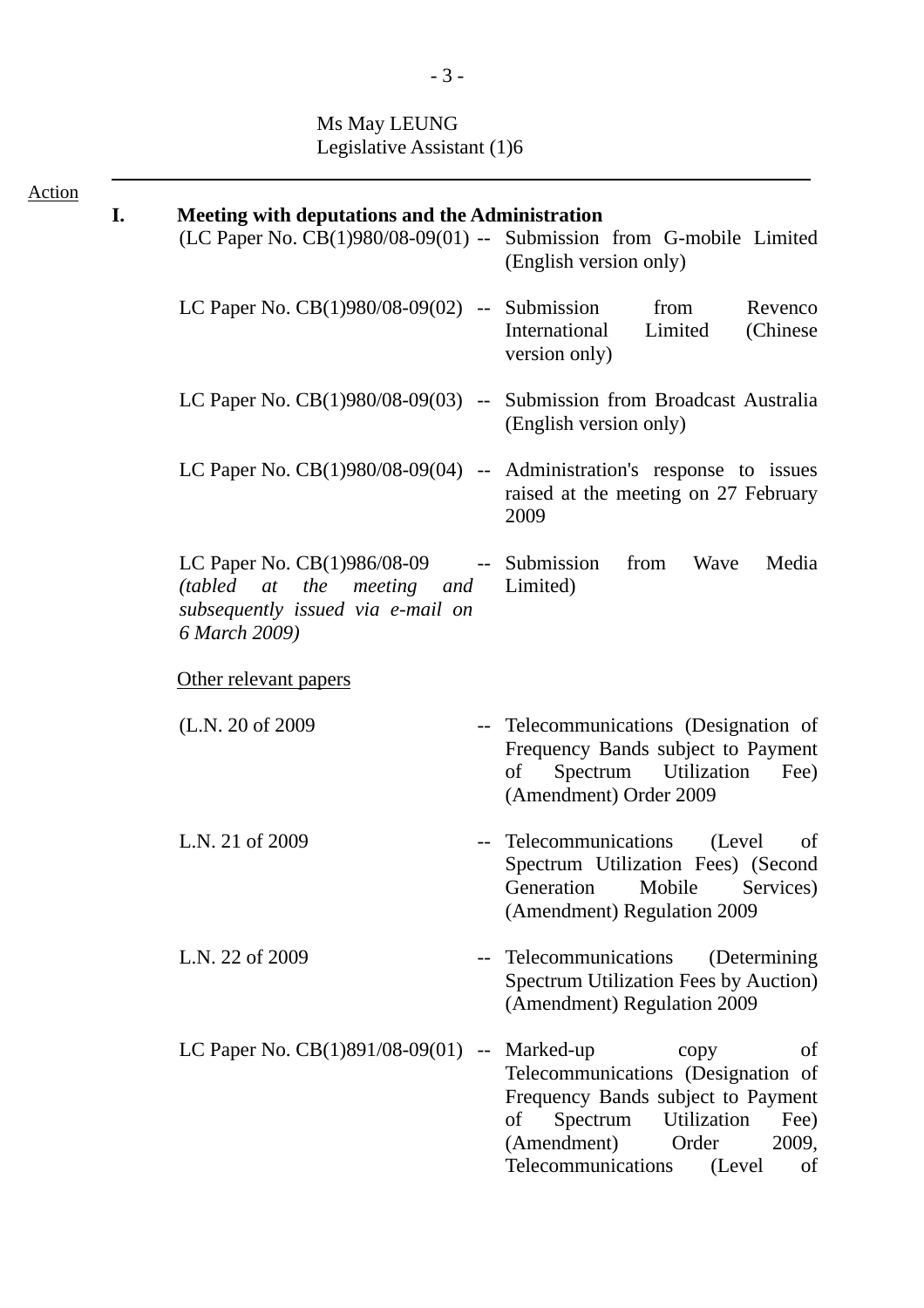Spectrum Utilization Fees) (Second Generation Mobile Services) (Amendment) Regulation 2009 and Telecommunications (Determining Spectrum Utilization Fees by Auction) (Amendment) Regulation 2009 as amended by L.N. 20, 21 and 22 of 2009

- Ref: CTB(CR)9/19/14(08) Pt.4 -- Legislative Council Brief on "Framework for development of mobile television services" issued by the Commerce and Economic Development Bureau
- LC Paper No. CB(1)326/08-09(03) -- Administration's paper on the "Assignment of the available radio spectrum in the 1800 MHz Band" issued for the meeting of the Panel on Information Technology and Broadcasting on 8 December 2008
- LC Paper No. LS38/08-09 -- Paragraphs 1 to 11 of the Legal Service Division Report
- LC Paper No.  $CB(1)891/08-09(02)$  -- Background brief prepared by the Legislative Council Secretariat)

1. The Subcommittee deliberated (Index of proceedings attached at **Appendix**).

Legislative timetable

2. Members generally supported the three pieces of subsidiary legislation, i.e. the Telecommunications (Designation of Frequency Bands Subject to Payment of Spectrum Utilization Fee) Order (Cap. 106Y), Telecommunications (Level of Spectrum Utililization Fees) (Second Generation Mobile Services) Regulation (Cap. 106AA) and Telecommunications (Determining Spectrum Utilization Fee by Auction) Regulation (Cap. 106AC).

3. As the Subcommittee completed its scrutiny work, the Chairman said that he would report the Subcommittee's deliberation to the House Committee on 20 March 2009.

4. To enable the Subcommittee to provide a report to the House Committee, members agreed that the Chairman would move a motion at the Council meeting on 11 March 2009 to extend the scrutiny period of the three pieces of subsidiary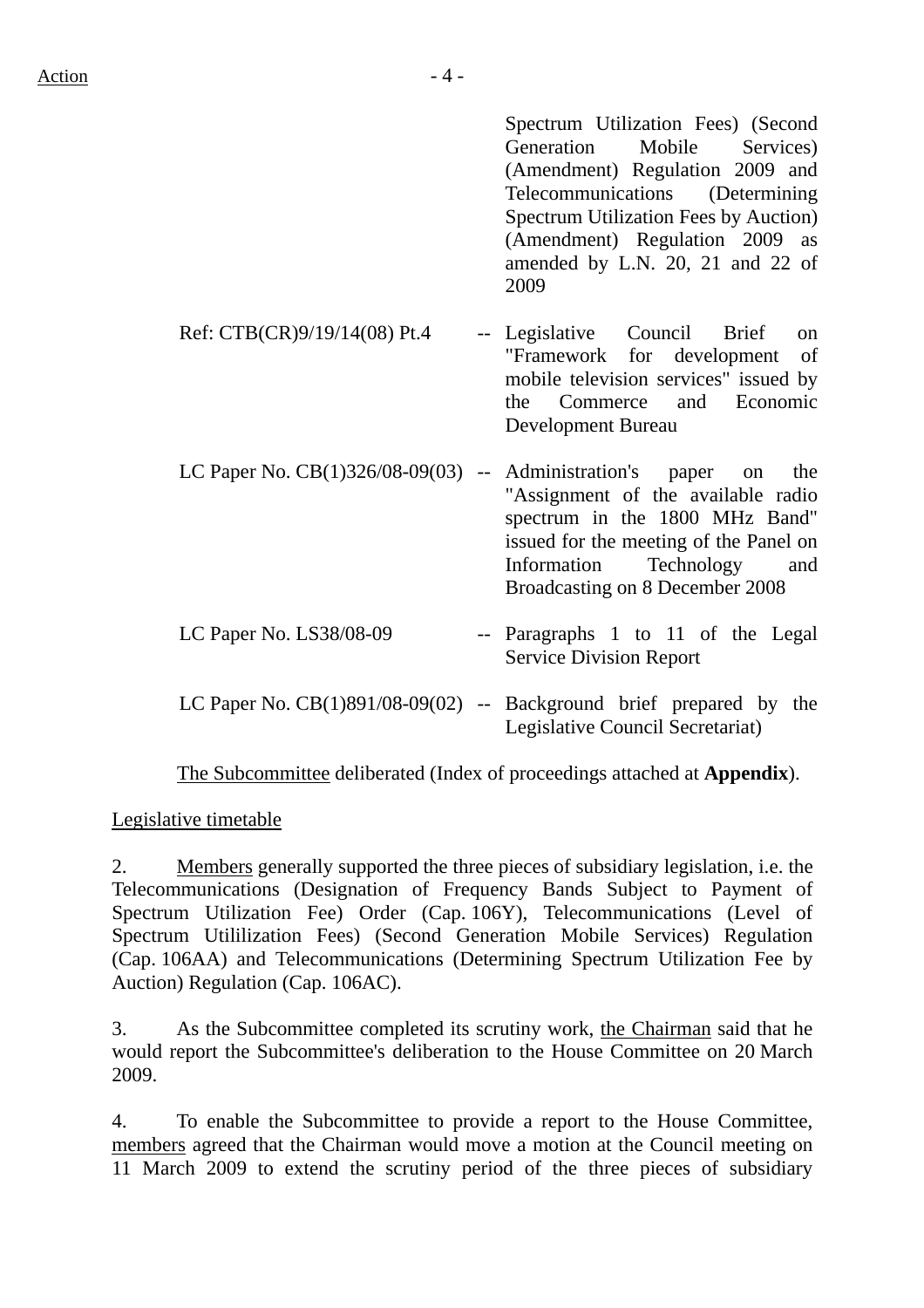legislation to 1 April 2009.

## **II. Any other business**

5. There being no other business, the meeting ended at 12:25 pm.

Council Business Division 1 Legislative Council Secretariat 3 April 2009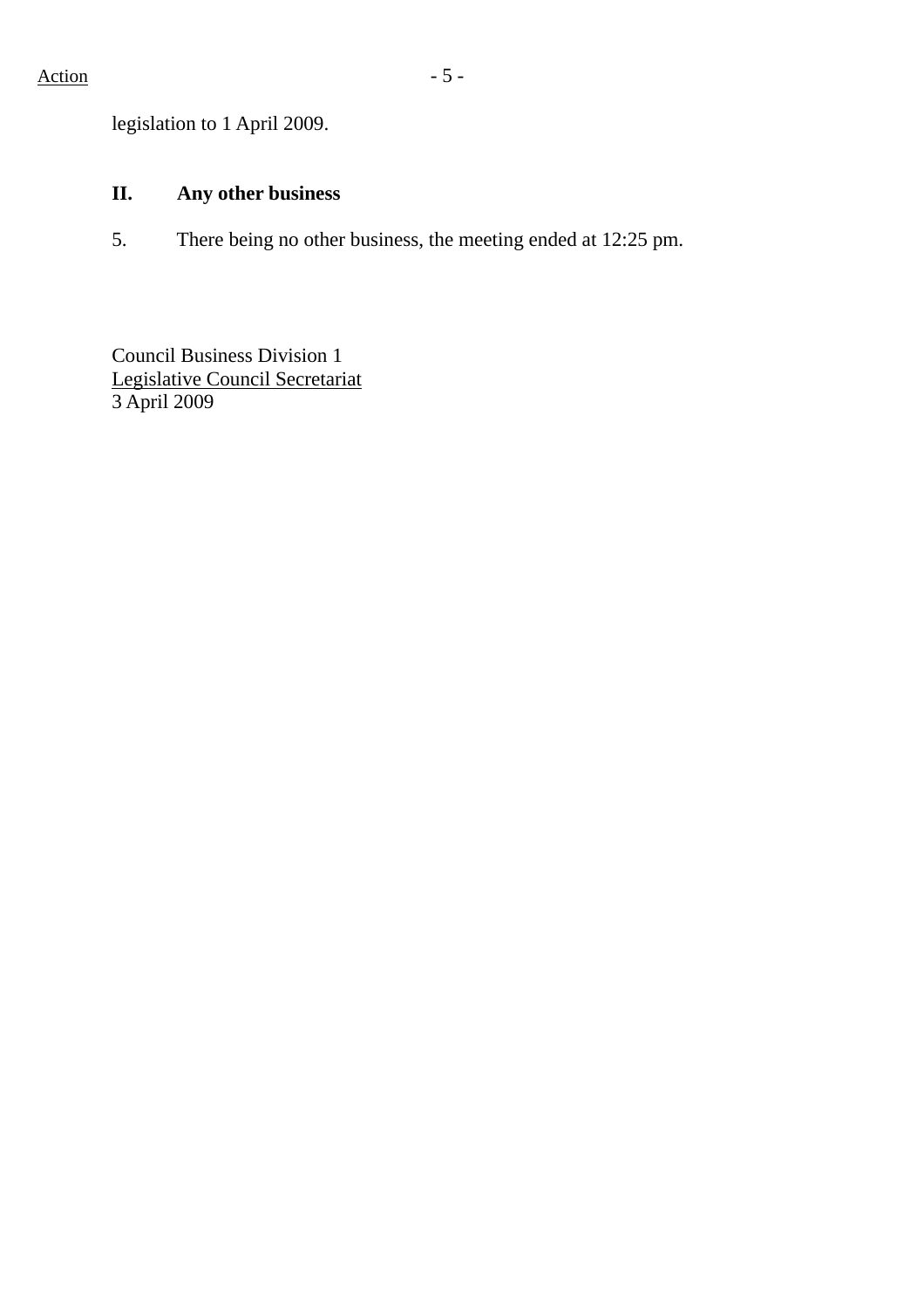### **Proceedings of the second meeting of the Subcommittee on Subsidiary Legislation to Enable the Release of Spectrum for Expansion of the Second Generation Mobile Service and Mobile TV Services on Friday, 6 March 2009, at 10:45 am in Conference Room A of the Legislative Council Building**

| <b>Time</b><br>marker | <b>Speaker</b>                                  | Subject(s)                                                                                                                                                                                                                                                                                                                                                                                                                                                                                                                                                                                                                                                                                                                                                                                                                                                                                                                                                                                                                                                                                                     | <b>Action</b><br>required |
|-----------------------|-------------------------------------------------|----------------------------------------------------------------------------------------------------------------------------------------------------------------------------------------------------------------------------------------------------------------------------------------------------------------------------------------------------------------------------------------------------------------------------------------------------------------------------------------------------------------------------------------------------------------------------------------------------------------------------------------------------------------------------------------------------------------------------------------------------------------------------------------------------------------------------------------------------------------------------------------------------------------------------------------------------------------------------------------------------------------------------------------------------------------------------------------------------------------|---------------------------|
| $000241 -$<br>000547  | Chairman                                        | Opening remarks by the Chairman                                                                                                                                                                                                                                                                                                                                                                                                                                                                                                                                                                                                                                                                                                                                                                                                                                                                                                                                                                                                                                                                                |                           |
| $000548 -$<br>001111  | Chairman<br>G-mobile<br>Limited                 | <b>Meeting with deputations</b><br>Presentation of views (LC Paper No. $CB(1)980/08-09(01)$ )                                                                                                                                                                                                                                                                                                                                                                                                                                                                                                                                                                                                                                                                                                                                                                                                                                                                                                                                                                                                                  |                           |
| $001112 -$<br>001319  | Chairman<br>Revenco<br>International<br>Limited | Presentation of views (LC Paper No. CB(1)980/08-09(02))                                                                                                                                                                                                                                                                                                                                                                                                                                                                                                                                                                                                                                                                                                                                                                                                                                                                                                                                                                                                                                                        |                           |
| $001320 -$<br>001657  | Chairman<br>Wave<br>Media<br>Limited            | Presentation of views (LC Paper No. CB(1)986/08-09 – tabled at<br>the meeting and subsequently issued on 6 March 2009)                                                                                                                                                                                                                                                                                                                                                                                                                                                                                                                                                                                                                                                                                                                                                                                                                                                                                                                                                                                         |                           |
| $001658 -$<br>002108  | Chairman<br>Administration                      | The Administration's initial response to deputations' views as<br>follows:<br>Both UHF Band and Band III frequency spectrum were<br>(a)<br>suitable for provision of mobile TV services with different<br>digital broadcasting technologies. The mode of operation<br>and the mix of mobile TV and other services would depend<br>on the business plan of the operators;<br>in accordance with the market-led and technology neutral<br>(b)<br>approach, the Government would not propose to legislate<br>on the selection of television reception devices for<br>broadcast-type mobile TV services;<br>a performance bond would be imposed upon the prospective<br>(c)<br>mobile TV operators to provide coverage for 50% of the<br>population within 18 months from the grant of a unified<br>carrier licence;<br>the Government would not propose to impose specific<br>(d)<br>requirements on mobile TV program content.<br>The<br>regulation of mobile TV programming and programme<br>content would be subject to general laws and self-regulatory<br>codes of practice to be developed by the industry; |                           |
|                       |                                                 | of the five available multiplexes earmarked for digital<br>(e)<br>broadcasting in the UHF Band, three were allocated to the<br>two free-to-air TV broadcasters for the provision of digital                                                                                                                                                                                                                                                                                                                                                                                                                                                                                                                                                                                                                                                                                                                                                                                                                                                                                                                    |                           |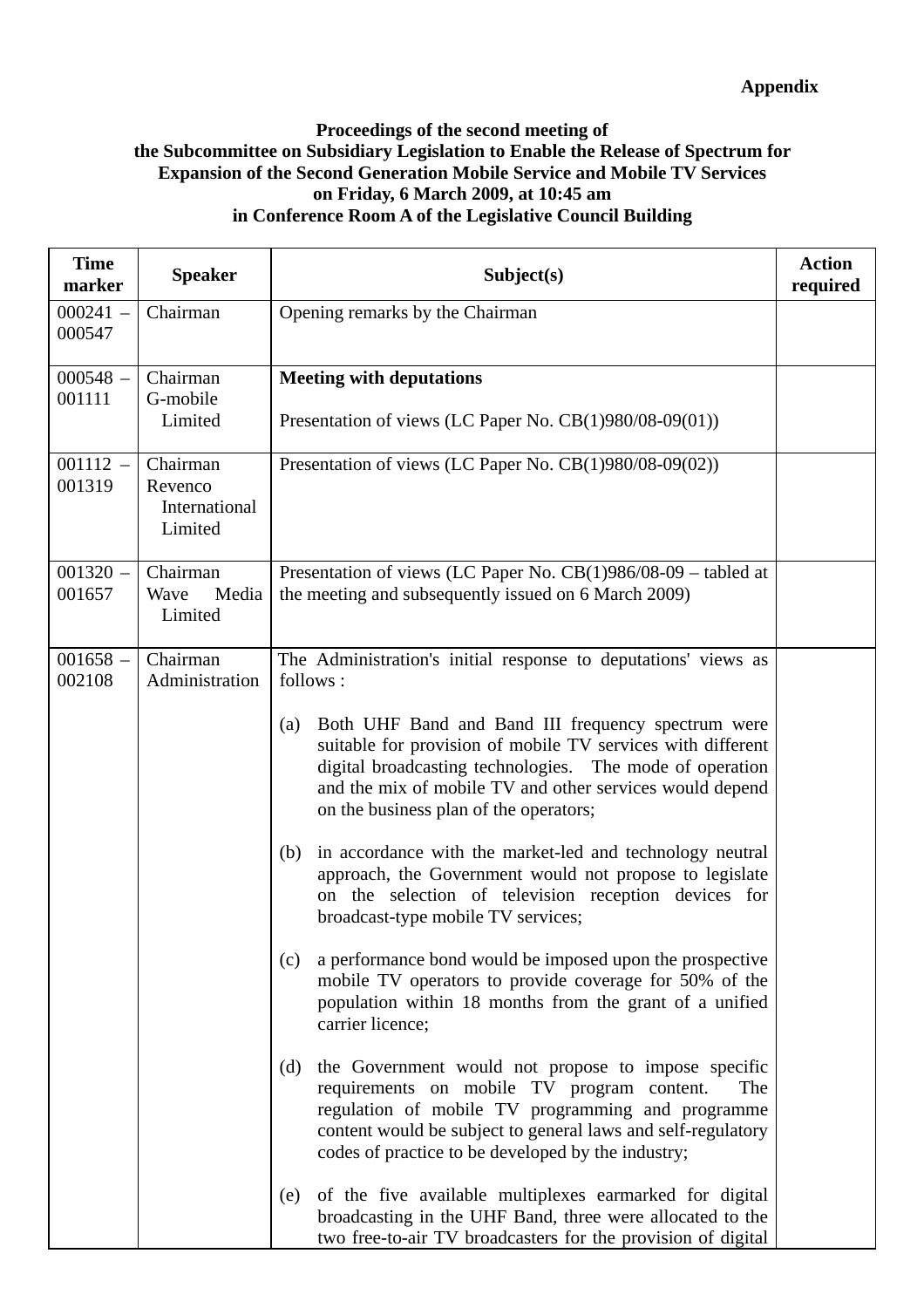| <b>Time</b><br>marker | <b>Speaker</b>               | Subject(s)                                                                                                                                                                                                                                                                                                              | <b>Action</b><br>required                                                                                                                                                                                                                                                                                                                                                                                                                                                                                                                                                                                                                                                                                                               |  |
|-----------------------|------------------------------|-------------------------------------------------------------------------------------------------------------------------------------------------------------------------------------------------------------------------------------------------------------------------------------------------------------------------|-----------------------------------------------------------------------------------------------------------------------------------------------------------------------------------------------------------------------------------------------------------------------------------------------------------------------------------------------------------------------------------------------------------------------------------------------------------------------------------------------------------------------------------------------------------------------------------------------------------------------------------------------------------------------------------------------------------------------------------------|--|
|                       |                              |                                                                                                                                                                                                                                                                                                                         | terrestrial television (DTT) services.<br>Four frequency<br>multiplexes in Band III would be available from 2009<br>onwards. The Government proposed to release one out of<br>the two available frequency multiplexes in UHF Band and<br>two out of the four available frequency multiplexes in Band<br>III for the introduction of broadcast-type mobile TV<br>services which would enable the provision of a maximum<br>of some 26 mobile TV programme channels.<br>The<br>remaining frequency multiplexes (one in the UHF Band and<br>two in Band III) would be reserved for future DTT or digital<br>audio broadcasting (DAB) services, or other possible<br>electronic communications services when technology<br>further evolved; |  |
|                       |                              | with the successful implementation of DTT and the<br>(f)<br>switching off of analogue TV broadcasting, more UHF<br>multiplexes would be made available for allocation; and                                                                                                                                              |                                                                                                                                                                                                                                                                                                                                                                                                                                                                                                                                                                                                                                                                                                                                         |  |
|                       |                              | to encourage the roll out of DAB services, up to 50% of the<br>(g)<br>transmission capacity could be used for non-mobile TV<br>services, such as DAB or datacasting, and two multiplexes<br>in Band III were reserved for DAB services.                                                                                 |                                                                                                                                                                                                                                                                                                                                                                                                                                                                                                                                                                                                                                                                                                                                         |  |
| $002109 -$            | Chairman<br><b>LEE</b><br>Mr | Mr LEE Wing-tat's concerns on the following:                                                                                                                                                                                                                                                                            |                                                                                                                                                                                                                                                                                                                                                                                                                                                                                                                                                                                                                                                                                                                                         |  |
| 002428                | Wing-tat<br>Administration   | whether the differences in transmission capacity (a<br>(a)<br>frequency multiplex of 8 MHz in UHF band was capable of<br>carrying about 20 mobile TV channels, while a Band III<br>frequency multiplex could only carry three mobile TV<br>channels) would constitute unfair competition among<br>service providers;    |                                                                                                                                                                                                                                                                                                                                                                                                                                                                                                                                                                                                                                                                                                                                         |  |
|                       |                              | whether the Government had assessed market interest and<br>(b)<br>demand for DAB services; and                                                                                                                                                                                                                          |                                                                                                                                                                                                                                                                                                                                                                                                                                                                                                                                                                                                                                                                                                                                         |  |
|                       |                              | whether frequency spectrum had been reserved for public<br>(c)<br>service broadcasting (PSB).                                                                                                                                                                                                                           |                                                                                                                                                                                                                                                                                                                                                                                                                                                                                                                                                                                                                                                                                                                                         |  |
|                       |                              | The Administration's advice that:                                                                                                                                                                                                                                                                                       |                                                                                                                                                                                                                                                                                                                                                                                                                                                                                                                                                                                                                                                                                                                                         |  |
|                       |                              | spectrum utilization fee (SUF) to be determined by auction<br>(a)<br>would reflect the market value of the relevant frequency<br>spectrum. The successful bidders of spectrum in Band III<br>and UHF Band would also compete on service charge,<br>quality of programme content and provision of ancillary<br>services; |                                                                                                                                                                                                                                                                                                                                                                                                                                                                                                                                                                                                                                                                                                                                         |  |
|                       |                              | despite lukewarm response in the earlier rounds of<br>(b)<br>consultation, some industry players had recently indicated<br>interests in providing DAB services. The Administration<br>undertook to discuss with the sound broadcasting industry                                                                         |                                                                                                                                                                                                                                                                                                                                                                                                                                                                                                                                                                                                                                                                                                                                         |  |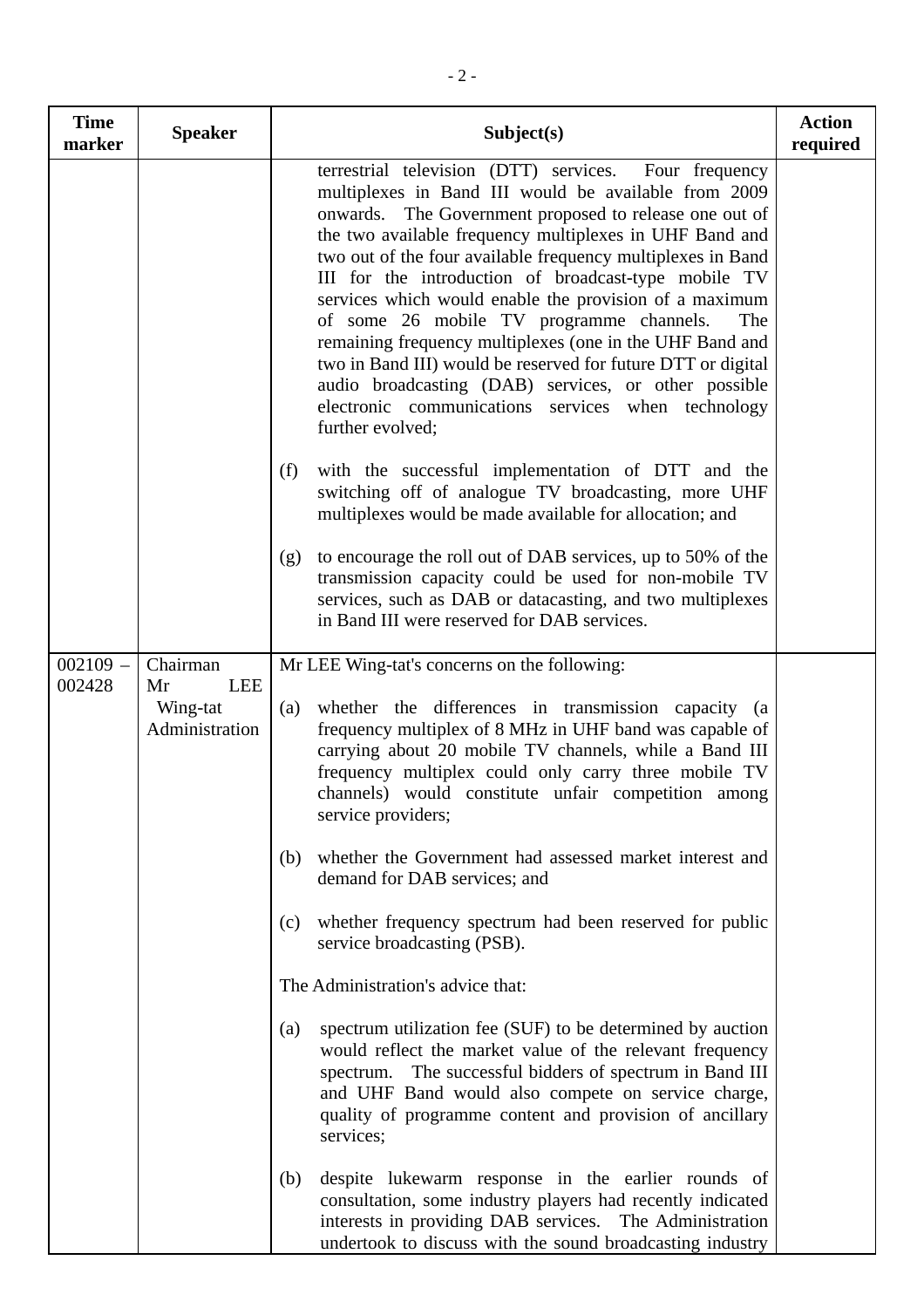| <b>Time</b><br>marker | <b>Speaker</b>                                    | Subject(s)                                                                                                                                                                                                                                                                                     | <b>Action</b><br>required |
|-----------------------|---------------------------------------------------|------------------------------------------------------------------------------------------------------------------------------------------------------------------------------------------------------------------------------------------------------------------------------------------------|---------------------------|
|                       |                                                   | on the future development of DAB; and                                                                                                                                                                                                                                                          |                           |
|                       |                                                   | one multiplex in the UHF Band and two Band III<br>(c)<br>multiplexes had been reserved and could be used for future<br>development of DAB and PSB services.                                                                                                                                    |                           |
| $002429 -$            | Chairman                                          | Mr Paul TSE's enquiry on the following:                                                                                                                                                                                                                                                        |                           |
| 002925                | Mr Paul TSE<br>Administration                     | whether there was any difference between UHF and Band<br>(a)<br>III in terms of audio and visual quality;                                                                                                                                                                                      |                           |
|                       |                                                   | whether combined hand-held device capable of supporting<br>(b)<br>mobile TV services in both UHF Band and Band III was<br>currently available in the market or separate handsets had to<br>be used for the two frequency bands;                                                                |                           |
|                       |                                                   | the Government's utilization plan for the reserved frequency<br>(c)<br>multiplex in UHF Band, and whether the Government<br>would consider releasing all available<br>frequency<br>multiplexes in the UHF band for mobile TV services; and                                                     |                           |
|                       |                                                   | the Government's plan for the development of PSB in Hong<br>(d)<br>Kong.                                                                                                                                                                                                                       |                           |
|                       |                                                   | The Administration's advice that:                                                                                                                                                                                                                                                              |                           |
|                       |                                                   | with reference to the overseas experience and field trials<br>(a)<br>conducted in Hong Kong, audio and visual qualities of<br>UHF Band and Band III for mobile TV services were<br>broadly similar;                                                                                            |                           |
|                       |                                                   | chipsets supporting both UHF and Band III was available in<br>(b)<br>R&D stage and consumer products were expected to be<br>available in future subject to market development and the<br>emergence of new technology; and                                                                      |                           |
|                       |                                                   | to allow flexibility for future technology and market<br>(c)<br>development, it was necessary to reserve the remaining half<br>of the UHF Band and Band III (one multiplex in the UHF<br>Band and two in Band III) for other communications<br>services including future DAB/PSB/DTT services. |                           |
| $002926 -$            | Chairman                                          | Mr WONG Ting-kwong's enquiry about the following:                                                                                                                                                                                                                                              |                           |
| 003308                | <b>WONG</b><br>Mr<br>Ting-kwong<br>Administration | the cost difference of a handset supporting the UHF Band<br>(a)<br>and Band III, if any; and                                                                                                                                                                                                   |                           |
|                       |                                                   | (b)<br>arrangement for new operators to access to incumbent<br>operators' site facilities and network.                                                                                                                                                                                         |                           |
|                       |                                                   | The Administration's advice that:                                                                                                                                                                                                                                                              |                           |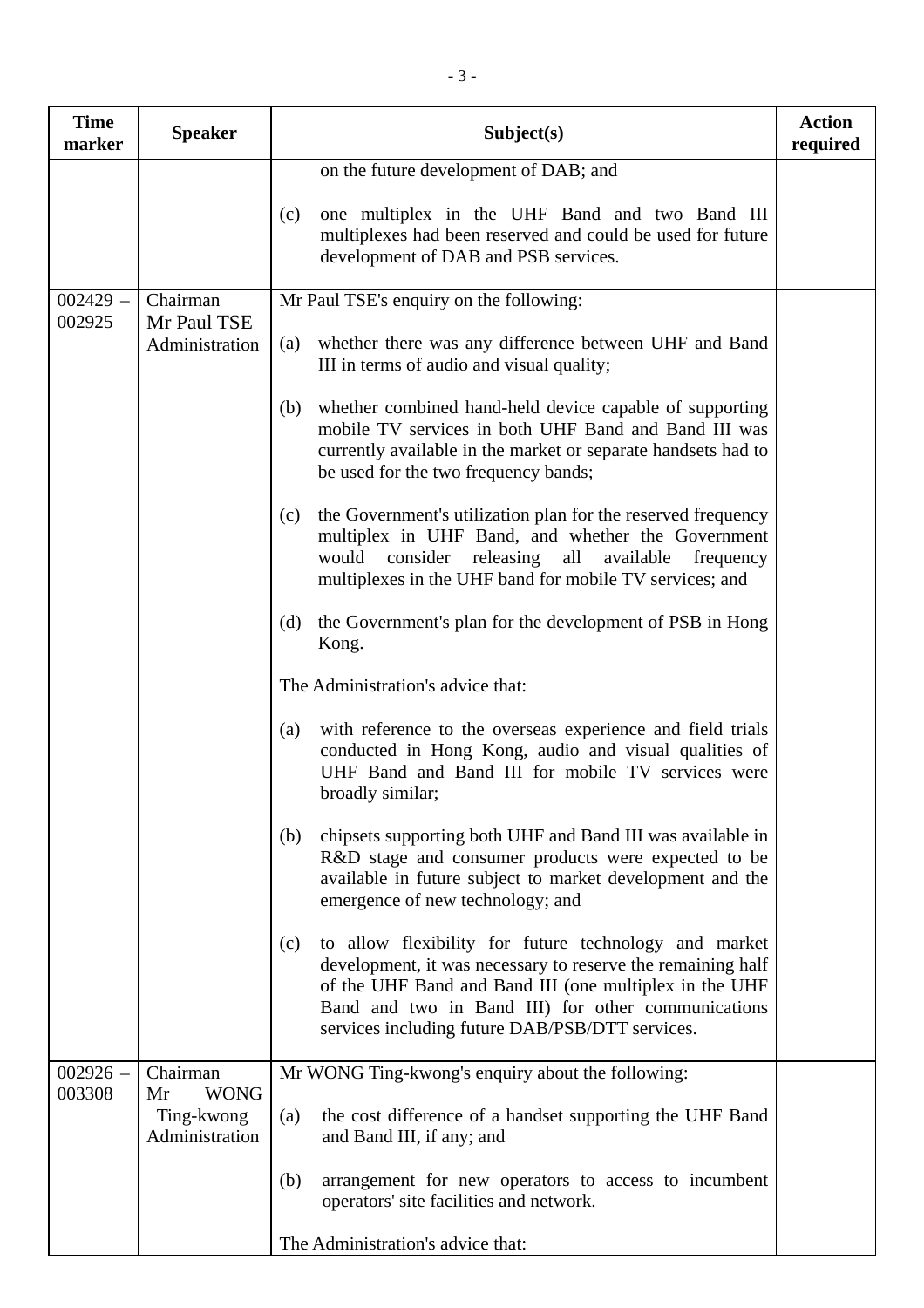| <b>Time</b><br>marker | <b>Speaker</b>                                         | Subject(s)                                                                                                                                                                                                                                                                                                                                                                                                                                                                                                                                                                                                                                                                                                                                                                                                    | <b>Action</b><br>required |
|-----------------------|--------------------------------------------------------|---------------------------------------------------------------------------------------------------------------------------------------------------------------------------------------------------------------------------------------------------------------------------------------------------------------------------------------------------------------------------------------------------------------------------------------------------------------------------------------------------------------------------------------------------------------------------------------------------------------------------------------------------------------------------------------------------------------------------------------------------------------------------------------------------------------|---------------------------|
|                       |                                                        | overseas experience showed that cost of the handsets for<br>(a)<br>the UHF Band and Band III were similar; and<br>to facilitate the provision of mobile TV services in Hong<br>(b)<br>Kong, sharing of existing hilltop broadcasting site facilities<br>was encouraged and would be subject to commercial<br>agreement between prospective service operators and the<br>incumbent operators while the Telecommunications<br>Authority (TA) could intervene and make determinations if<br>necessary.                                                                                                                                                                                                                                                                                                           |                           |
| $003309 -$<br>003730  | Chairman<br>Wave<br>Media<br>Limited<br>Administration | Wave Media Limited's query on the following:<br>whether both UHF and Band III should be used for mobile<br>(a)<br>TV services in a small market/place like Hong Kong,<br>noting that overseas jurisdictions only adopt one technical<br>standard for broadcast-type mobile TV; and<br>whether two Band III multiplexes reserved for DAB would<br>(b)<br>be sufficient as each multiplex could only carry 7 channels<br>and the fact that the Radio Television Hong Kong,<br>Commercial Radio and Metro Radio might already take up<br>13 channels.<br>The Administration reiterated the Government's technology<br>neutral and market-driven approach by leaving the market to<br>decide on the technical standards for broadcast-type mobile TV<br>The Administration advised that two Band III<br>services. |                           |
|                       |                                                        | multiplexes were reserved to cater for the development of DAB,<br>while new technology could enable more digital radio channels<br>to be carried by the same multiplexes.                                                                                                                                                                                                                                                                                                                                                                                                                                                                                                                                                                                                                                     |                           |
| $003731 -$<br>004404  | Chairman<br>Mr Paul TSE<br>Administration              | Mr Paul TSE's query as to why the Government would not<br>consider releasing all UHF multiplexes for mobile TV services<br>while using the Band III frequency spectrum for DAB services<br>which he considered more preferable in terms of spectrum<br>management and more beneficial to consumers.<br>The Administration reiterated the rationale for reserving the<br>remaining frequency multiplexes. Mandating the technical                                                                                                                                                                                                                                                                                                                                                                              |                           |
|                       |                                                        | standards by the Government would deviate from the<br>technology-neutral and market-driven policies. Moreover, the<br>switching off of analogue TV broadcasting would release more<br>UHF multiplexes for new services such as the fourth generation<br>mobile service and other communications services.                                                                                                                                                                                                                                                                                                                                                                                                                                                                                                     |                           |
| $004405 -$<br>004609  | Chairman<br>G-mobile<br>Limited<br>Administration      | G-mobile's enquiry as to whether the Government would<br>consider including the number of service subscriber as a<br>licensing condition for mobile TV operators, and whether<br>incentives, in form of licence fee and tax concession, be offered                                                                                                                                                                                                                                                                                                                                                                                                                                                                                                                                                            |                           |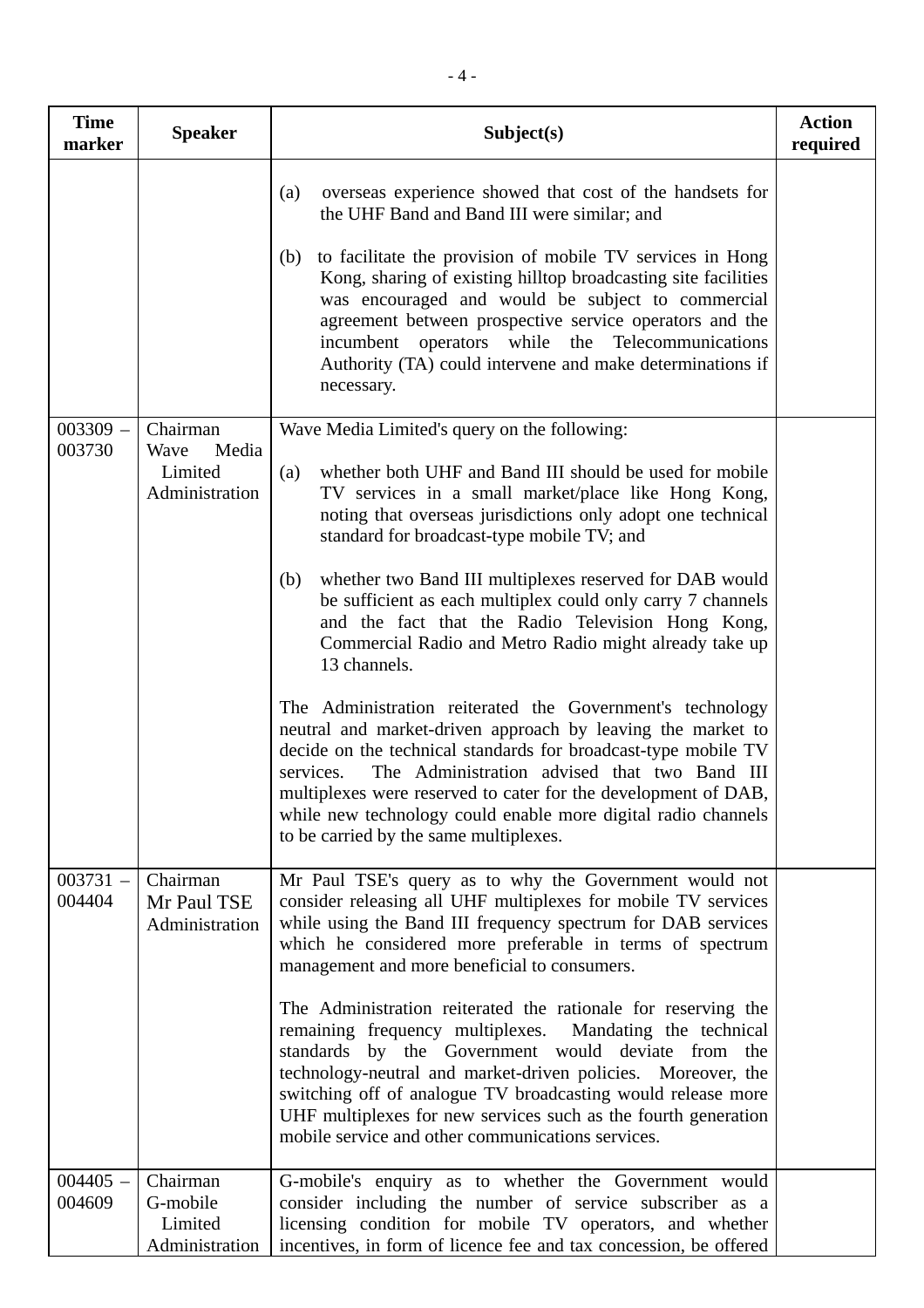| <b>Time</b><br>marker | <b>Speaker</b>                                                                                                   | Subject(s)                                                                                                                                                                                                                                                                                                                                                                                                                                                                                                                                                                                                                                                                                                                                                                                                                                                                                                                                                                                                                                                                                                                                                                                                                                                                                                                                                                                                                                                                                                                                                  | <b>Action</b><br>required |
|-----------------------|------------------------------------------------------------------------------------------------------------------|-------------------------------------------------------------------------------------------------------------------------------------------------------------------------------------------------------------------------------------------------------------------------------------------------------------------------------------------------------------------------------------------------------------------------------------------------------------------------------------------------------------------------------------------------------------------------------------------------------------------------------------------------------------------------------------------------------------------------------------------------------------------------------------------------------------------------------------------------------------------------------------------------------------------------------------------------------------------------------------------------------------------------------------------------------------------------------------------------------------------------------------------------------------------------------------------------------------------------------------------------------------------------------------------------------------------------------------------------------------------------------------------------------------------------------------------------------------------------------------------------------------------------------------------------------------|---------------------------|
|                       |                                                                                                                  | to help promote the provision of mobile TV services.<br>The Administration's response that no requirement would be<br>imposed on the number of subscribers and the level of licence<br>fee would be determined on the basis of full-cost recovery<br>principle, as in the case of licensing arrangement for other<br>telecommunications and broadcasting services.                                                                                                                                                                                                                                                                                                                                                                                                                                                                                                                                                                                                                                                                                                                                                                                                                                                                                                                                                                                                                                                                                                                                                                                          |                           |
| $004610 -$<br>004859  | Chairman<br><b>LEE</b><br>Mr<br>Wing-tat<br>Administration                                                       | Mr LEE Wing-tat's enquiry on whether technology neutral<br>approach was an international practice commonly adopted by<br>other overseas jurisdictions, and whether the Government had<br>assessed the pros and cons of releasing both UFH Band and<br>Band III frequency spectrum for mobile TV services in Hong<br>Kong's small market.<br>The Administration's response that different jurisdictions had<br>The<br>proposed implementation<br>different<br>arrangements.<br>framework including spectrum allocation was decided taking<br>into account views by the public and the industry in the two<br>rounds of consultation.                                                                                                                                                                                                                                                                                                                                                                                                                                                                                                                                                                                                                                                                                                                                                                                                                                                                                                                         |                           |
| $004860 -$<br>005647  | Chairman<br><b>WONG</b><br>Mr<br>Ting-kwong<br>Wave<br>Media<br>Limited<br>G-mobile<br>Limited<br>Administration | Mr WONG Ting-kwong's concern about economic loss of<br>service providers and consumers in the event that one technical<br>standard was phased out due to market competition. He invited<br>deputations' views on the Government technology neutral and<br>market-based approach.<br>Wave Media Limited's view that from consumers' perspective<br>and on commercial consideration, the technical standard that<br>failed to get the bigger market share would eventually be phased<br>out.<br>G-mobile Limited's view that in assigning frequency spectrum<br>for mobile TV services, the Government should reconsider the<br>possible advantages of specifying a certain technical standard,<br>taking into account public interest.<br>Mr WONG Ting-kwong's remark that while he appreciated the<br>Government's market-led approach, some degree of forward<br>looking guidance from the Government might be necessary to<br>safeguard public interest, cost effectiveness and proper<br>utilization of spectrum as a scarce public resource.<br>The Administration's response that a market-led approach should<br>not be taken as a complete hands-off by the Government.<br>The<br>Government would keep in view technological developments in<br>this respect. Similar to the experience in the implementation of<br>DTT, as and when the industry decided on the technical<br>standards, the Government would assist in technical trial,<br>coordination, and setting up technical guidelines for the industry<br>to safeguard consumers' interest. |                           |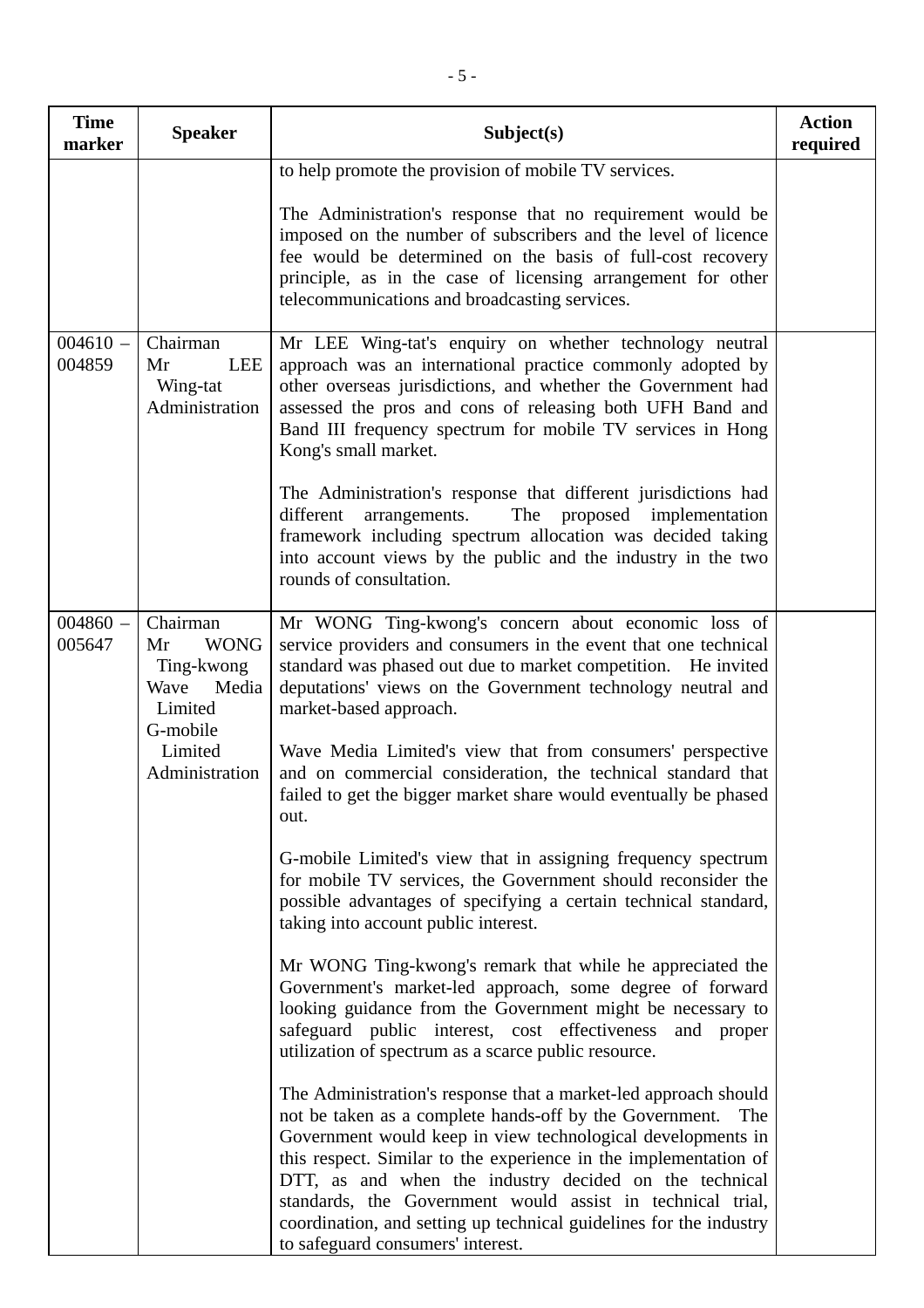| <b>Time</b><br>marker | <b>Speaker</b>                                             | Subject(s)                                                                                                                                                                                                                                                                                                                                                                                                                                                                                                                                                                                       | <b>Action</b><br>required |
|-----------------------|------------------------------------------------------------|--------------------------------------------------------------------------------------------------------------------------------------------------------------------------------------------------------------------------------------------------------------------------------------------------------------------------------------------------------------------------------------------------------------------------------------------------------------------------------------------------------------------------------------------------------------------------------------------------|---------------------------|
| $005648 -$<br>010448  | Chairman<br>Mr Paul TSE<br>Administration                  | Mr Paul TSE's enquiry about the licence period, the review of the<br>requirement that at least 50% of the transmission capacity should<br>be used for mobile TV services (50% threshold), the feasibility<br>of using other frequency such as L Band for mobile TV services,<br>and whether it was possible at this point in time to reconsider the<br>spectrum assignment for mobile TV services.                                                                                                                                                                                               |                           |
|                       |                                                            | The Administration's response as follows:                                                                                                                                                                                                                                                                                                                                                                                                                                                                                                                                                        |                           |
|                       |                                                            | successful bidder(s) would be granted a 15-year licence;<br>(a)                                                                                                                                                                                                                                                                                                                                                                                                                                                                                                                                  |                           |
|                       |                                                            | the 50% threshold would be subject to review five years<br>(b)<br>after the initial frequency assignment taking into account<br>market developments and emergence of new technology<br>and services;                                                                                                                                                                                                                                                                                                                                                                                             |                           |
|                       |                                                            | the use of L Band for mobile TV services was not popular.<br>(c)<br>The local market was not interested in this frequency<br>band and it should be reserved subject to further<br>development of the worldwide market; and                                                                                                                                                                                                                                                                                                                                                                       |                           |
|                       |                                                            | the purpose of the legislative amendments to the three<br>(d)<br>subsidiary<br>legislation<br>pieces<br>of<br>under<br>the<br>Telecommunications Ordinance (TO) was to designate the<br>use of the relevant frequencies to be subject to payment of<br>SUF and to specify the SUF to be determined by auction.<br>The Secretary for Commerce and Economic Development<br>(SCED) and TA would specify the reserve price and the<br>terms and conditions of the auction in the form of gazette<br>An information memorandum would also be<br>notices.<br>published nearer the time of the auction. |                           |
| $010449 -$<br>010713  | Chairman<br><b>LEE</b><br>Mr<br>Wing-tat<br>Administration | Mr LEE Wing-tat's enquiry on whether the Government had<br>assessed the market interest in bidding for Band III for mobile<br>TV services.                                                                                                                                                                                                                                                                                                                                                                                                                                                       |                           |
|                       |                                                            | The Administration's response that positive responses had been<br>received from a number of industry players during the<br>consultation. Following the market-led approach, the bidders<br>would decide which of the Bands suited their business needs.<br>The level of SUF determined by auction would also reflect the<br>market value of the spectrum and the business potential<br>perceived by the market.                                                                                                                                                                                  |                           |
| $010714 -$<br>011145  | Chairman<br>Mr<br>Ronny<br><b>TONG</b><br>Administration   | Mr Ronny TONG criticized the Government for the lack of a<br>comprehensive strategy and vision for broadcasting and<br>telecommunications development in Hong Kong. He found it<br>regrettable that frequency spectrum was assigned by the<br>Government as a commodity for auction proceeds rather than<br>addressing the needs of minority groups and the demand for                                                                                                                                                                                                                           |                           |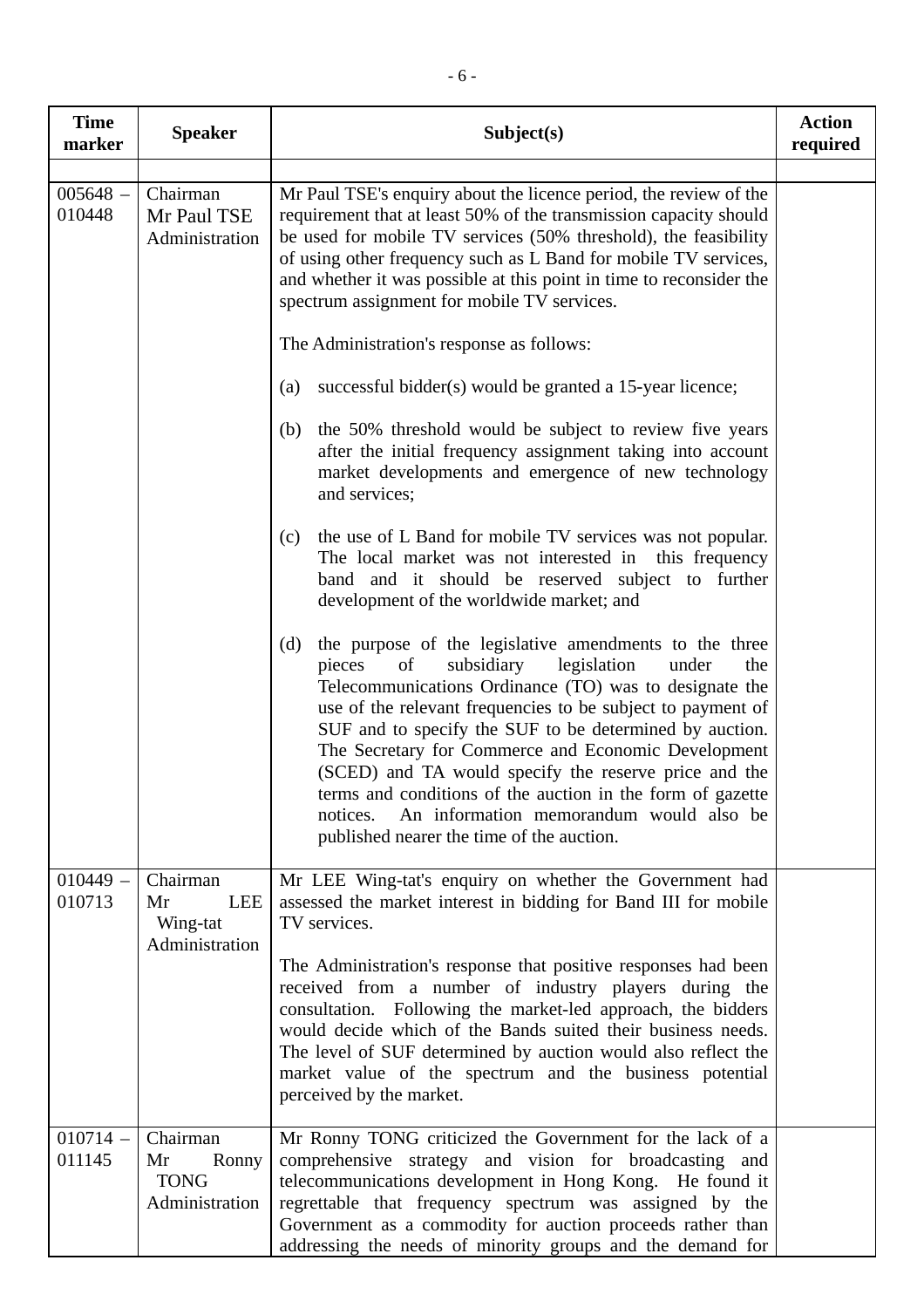| <b>Time</b><br>marker | <b>Speaker</b>                                                   | Subject(s)                                                                                                                                                                                                                                                                                                                                                                                                                                    | <b>Action</b><br>required |
|-----------------------|------------------------------------------------------------------|-----------------------------------------------------------------------------------------------------------------------------------------------------------------------------------------------------------------------------------------------------------------------------------------------------------------------------------------------------------------------------------------------------------------------------------------------|---------------------------|
|                       |                                                                  | public access channels.                                                                                                                                                                                                                                                                                                                                                                                                                       |                           |
|                       |                                                                  | The Administration's response that there was a comprehensive<br>spectrum allocation plan to meet the current and future needs and<br>aspirations of the community and the industry. In accordance<br>with the Radio Spectrum Policy Framework promulgated by the<br>Government, a market-based approach would be used for<br>spectrum assignment whenever the TA considered that there was<br>likely to be competing demand for the spectrum. |                           |
| $011146 -$            | Chairman                                                         | <b>Meeting with the Administration</b>                                                                                                                                                                                                                                                                                                                                                                                                        |                           |
| 012037                | Administration<br>Mr Paul TSE<br><b>WONG</b><br>Mr<br>Ting-kwong | Administration's response to issues raised at the Subcommittee<br>meeting on 27 February 2009<br>(LC Paper No. CB(1)980/08-09(04))                                                                                                                                                                                                                                                                                                            |                           |
|                       |                                                                  | Mr Paul TSE sought elaboration on local programming<br>requirement for mobile TV services in Japan. He suggested that<br>apart from the SUF to be determined by auction, consideration<br>be given to include other criteria such as programme content and<br>quality as a licence obligation/condition to help ensure the<br>programme standard.                                                                                             |                           |
|                       |                                                                  | The Administration's response as follows:                                                                                                                                                                                                                                                                                                                                                                                                     |                           |
|                       |                                                                  | the requirement in Japan that the content broadcast through<br>(a)<br>mobile TV handsets had to be the same as those on<br>conventional TV was lifted in mid-2008;                                                                                                                                                                                                                                                                            |                           |
|                       |                                                                  | mobile TV service was a nascent and relatively personal<br>(b)<br>service. As such, a light-handed regulatory approach was<br>proposed to allow mobile TV operators to provide a wider<br>variety of programmes targeting the mobile TV market; and                                                                                                                                                                                           |                           |
|                       |                                                                  | the public and the industry welcomed an early introduction<br>(c)<br>of mobile TV services to provide a wider variety of<br>programmes.                                                                                                                                                                                                                                                                                                       |                           |
|                       |                                                                  | Referring to the termination of mobile TV service by British<br>Telecom in the United Kingdom due to unsatisfactory customer<br>take-up after operating for about a year, Mr WONG Ting-kwong<br>reiterated that the Government should provide guidance on the<br>choice of technical standards to avoid a waste of resources.                                                                                                                 |                           |
| $012038 -$<br>013716  | Chairman<br>Administration<br><b>WONG</b><br>Mr<br>Ting-kwong    | Clause-by-clause examination of the amendment of the three<br>pieces of subsidiary legislation<br>(L.N. 20, 21 and 22 of 2009)                                                                                                                                                                                                                                                                                                                |                           |
|                       | Mr<br>Ronny<br><b>TONG</b><br><b>Assistant Legal</b>             | Mr WONG Ting-kwong sought clarification on the annual<br>licence fee (\$145 per kHz and \$1,450 per kHz).                                                                                                                                                                                                                                                                                                                                     |                           |